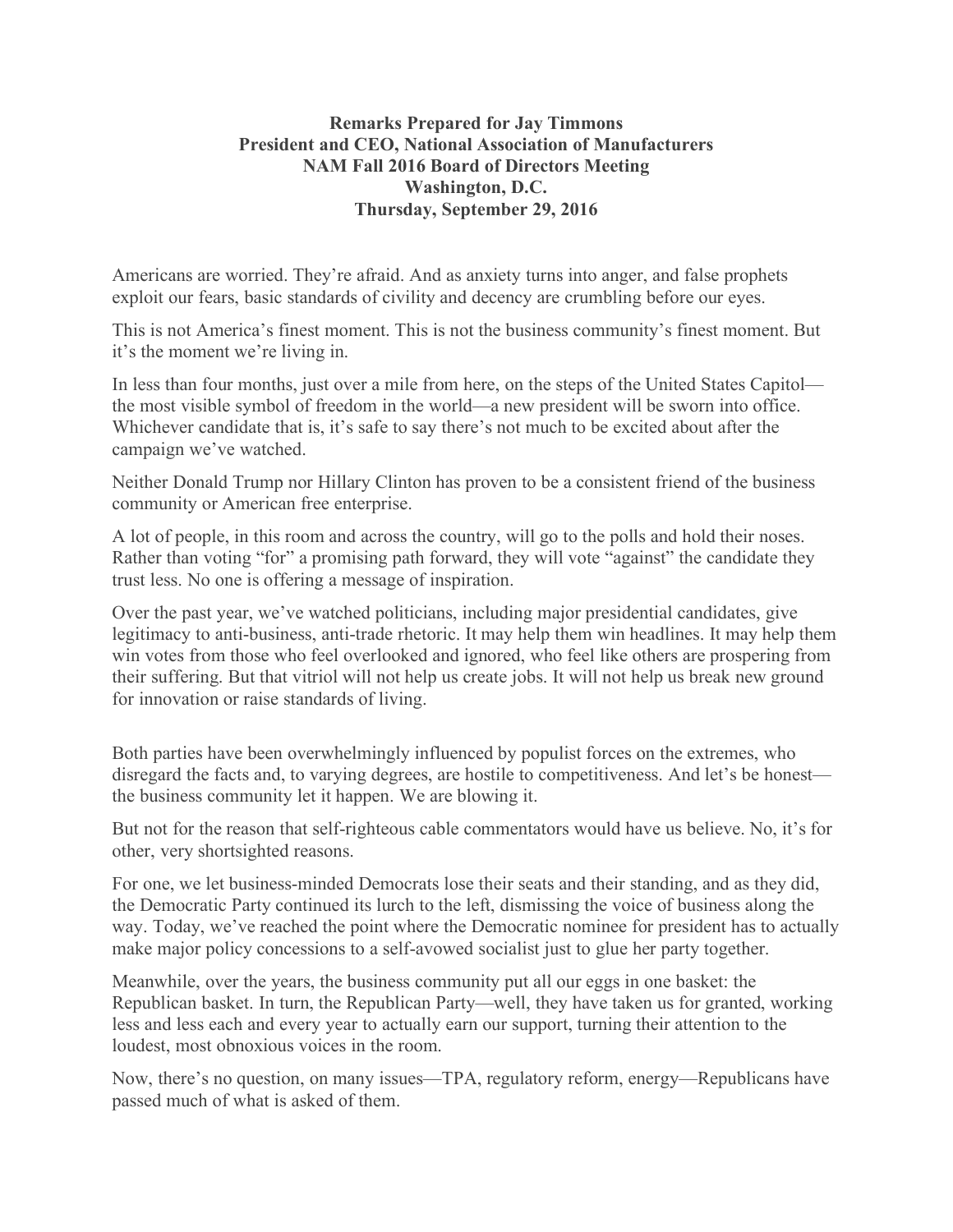But there's a powerful faction in that party that has embraced protectionism, obstructionism, intolerance and hardline positions out of step with our workers. It's a faction that values purity over economic progress.

On the nationalist right, hardened opposition to overreaching government has devolved into denigration of the very institutions that have made our country great. The loudest voices are breeding distrust of government and of business.

Too many politicians on the left and right take no responsibility for their actions. Instead, they have blamed the system itself for Americans' problems, saying it's broken, corrupt or rigged beyond repair. The free enterprise system. Our democratic system. Our American system.

And now, making matters worse, we have Russians trying to discredit our elections and social media breeding conspiracy theories. It's a dangerous addition to an already toxic environment.

In all of this, we have not provided a strong enough reality check. And, ladies and gentlemen, these headline-grabbing crusaders are successfully convincing voters that we, the business community, are part of the system and that we deserve their scorn.

Instead of working with us, the extremes would rather use us as a political punching bag.

Well, it's time to punch back. And it's time for you to decide if you're going to get in the ring or sit on the sidelines.

\*\*\*

Our modern, global system, of course, has its flaws, and we may have our faults. But we will not—and we cannot—let it fall victim to today's misguided politics.

The risks to the institutions that truly make America great, they're too big to ignore.

And I can guarantee one thing. If you do nothing or keep doing things the way they've always been done, it will only embolden those who hate everything we represent. We will see both parties trying to outdo each other over who can be more protectionist and more hostile to us.

It's too late to fundamentally change the rhetoric we're hearing this election. But if you don't make this a priority, if you don't personally re-evaluate what you can do, I promise 2020 will just be another ugly race to the bottom.

Of course, some of you are used to being the targets of politically motivated attacks from a small group of individual activists on the right and left.

They've gone after energy companies that power our lives.

They've gone after communications companies that connect our lives.

They've gone after pharmaceutical companies that save our lives, even as the world is in desperate need of their work on cures for new and debilitating diseases.

If you're not the target today, it's easy to shrug it off. But don't pretend you're in the clear. Your work may improve the human condition, but the day that attacking you helps someone win votes or raise funds, well, it no longer matters.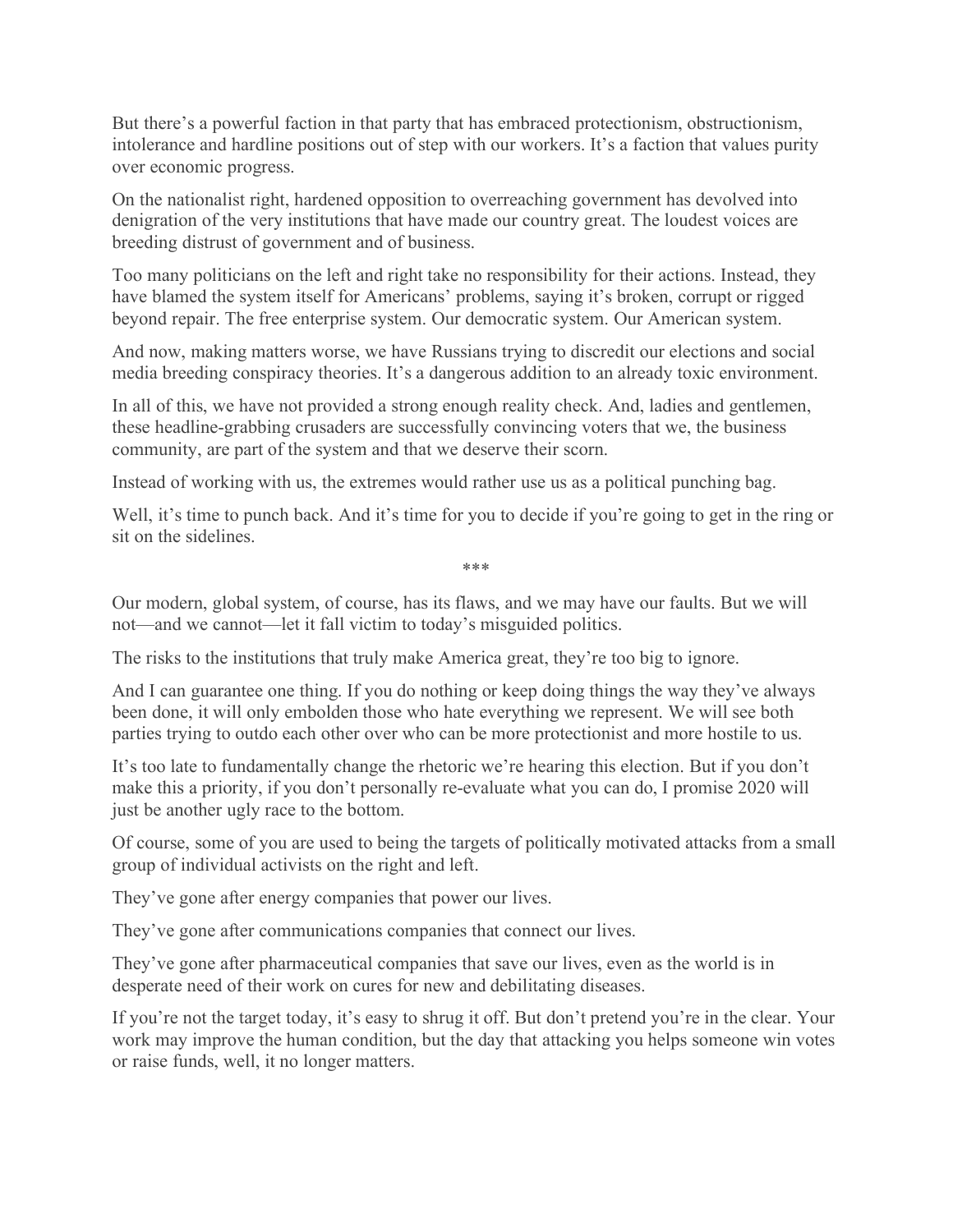As manufacturers, as one voice, we should be bold enough to speak out and push back when any one of us is the target.

At the end of the day, these political parties can't succeed without the support of job creators, employers and workers. So why would we give them that support if they haven't changed course? Why should we let one party shun us and another take us for granted?

There are two options before us. We can be the solution, or we can be the scapegoat. We can stand up, set the record straight and fix these problems, or we can sit back and resign ourselves to the new normal of slow growth and fear mongering—of being pushed around and harassed by anti-business activists in the board room and in the parking lot.

There are some who say we just have to accept that new normal and play by these new rules. I am not one of those people. I sure hope you won't be either.

So, what is the path forward?

First, in the near term, we will make some bold moves to begin the course correction—to show that institutions can work, to show that manufacturers have solutions for people who are hurting.

Our "Competing to Win" agenda is the antidote to what ails our economy—on issues ranging from taxes and regulations to workforce development and immigration.

But first, we have to show America that our government can work again.

And so, the NAM is proposing a major American investment in infrastructure.

The NAM has been at this for quite some time as you know. Two years ago, it was our "Catching Up" report. This spring, we amplified the need for action with Infrastructure Week. Then both candidates began touting the importance of infrastructure investment. So this is a chance for us to lead and actually bring people together with a bold, significant, out-of-the-box policy proposal.

Manufacturers know it: It's long past time to rebuild our roads and bridges, tunnels and ports. It should've been done years ago to get us out of the Great Recession, and now, that need is more urgent than ever.

If we can move this forward, if we bring business and government and labor together around the table to do something substantial, it will demonstrate that our leaders are still capable of solving big problems.

It will show that businesses can be partners, not adversaries. And with better infrastructure, our free market system will deliver more opportunity for more people. In short, it will restore people's faith in the institutions in which they have lost trust.

Ladies and gentlemen, this isn't new. We've done it before—as a people and as a country. When our nation needed to rise from the depths of a Great Depression, a New Deal emerged to build us back up. When a post–World War II economic boom tested our ability to sustain the growth and a rival, the Soviet Union, emerged to challenge our global leadership, we engineered highways that elevated us to world dominance and guided us to a promising future.

When the civil rights movement had many questioning whether we could remain united as a people, we found a New Frontier to expand the circle of opportunity. When Watergate and then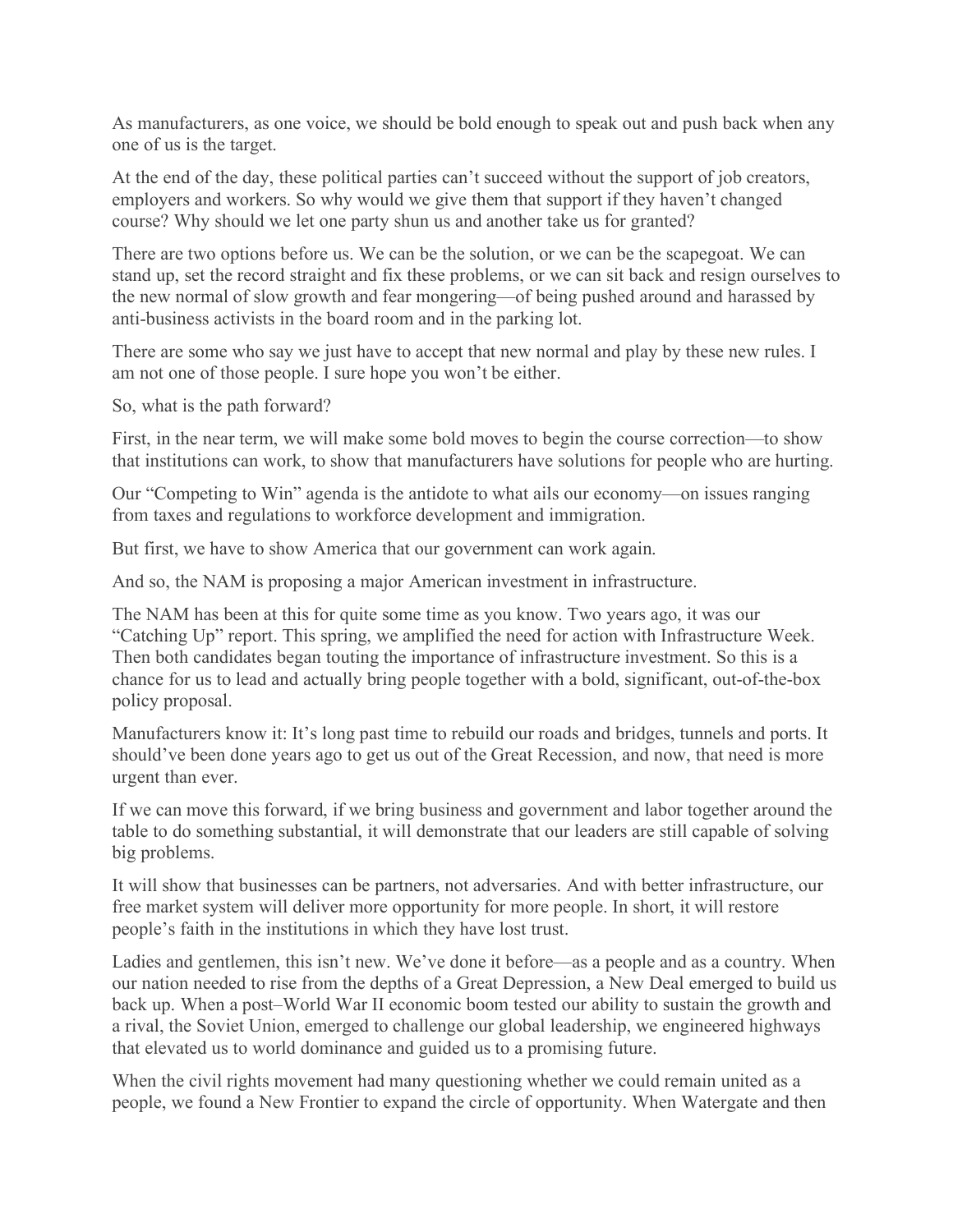malaise created widespread despair, statesmen like Ronald Reagan and Tip O'Neill helped us awaken to Morning in America again.

We're all heirs to this proud legacy—and each of us can extend it.

In the longer term, we have a big task ahead of us: Our country needs a reintroduction to entrepreneurship in America. They need to hear the moral case for capitalism.

Some politicians and TV talk and radio show hosts, on the fringe right and left, want to convince voters that capitalism and free markets are all about greed—and that they need redistributionist government policies to protect them.

And yet, it's our capitalist system that has transformed our world for the better. Get this: The World Bank reports that the percentage of the world's population living in extreme poverty has decreased from 44 percent to under 13 percent in the past 30 years. That's more than 1 billion people lifted out of the depths of despair. That's more children living to adulthood. That's more young girls getting an education. That's fewer infants dying from malnutrition. That's fewer wars fought over control of resources.

Isolationism didn't do that. Closed societies didn't accomplish that. The opening of new markets and expanded trade around the world, that's what did that. Many complain about globalization, but standards of living around the world are rising. We should be celebrating this achievement for humanity, and we need to be the ones telling that story.

As business leaders, we cannot afford to be parochial, to focus on only our narrow interests. Not when the system is under attack, not when we are under attack. Not when the very foundations of democracy are questioned.

So, you see, you must be ambassadors for free enterprise, but more importantly, so must the people you employ.

When a politician says that Mexico is beating us because of trade agreements, we need workers who can counter that, saying, "No, I have a job because of free trade agreements, and I want more of the world to buy the products I make."

When another candidate implies that profits are evil, we need people to say, "No, profits are a sign of growth. They are passed on to shareholders, who include retirees and pensioners and those with  $401(k)s$ ."

Look, this is a big fight. So that means we can't waste our money on overlapping efforts.The need for consolidation among the business advocacy community is more urgent than ever before. You have an important voice in that as well.

That means all of you need to bring others along and invest more in, and target resources to, the effective organizations that work now and are building for the future.

So, here is what I'm asking of you:

- First, bring other leaders to the table.
- Second, encourage other groups to move in the right direction.
- Third, put more of your focus on primary elections.
- And fourth, work with us more to lead your advocacy campaigns.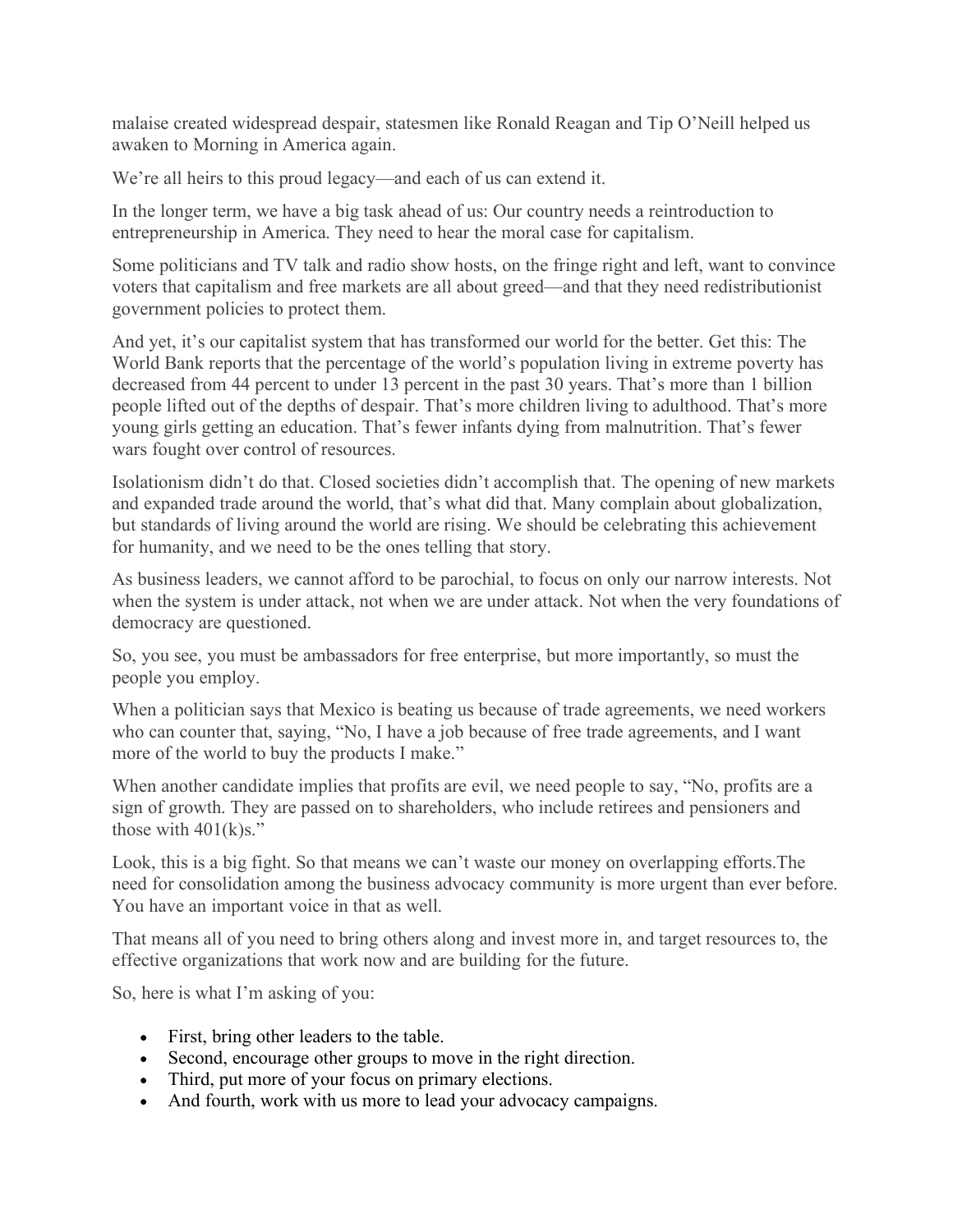We will come to you with campaign plans to move public sentiment and get deals done, but we need you to come to us when you're faced with an opportunity or a challenge so that we can mobilize our manufacturing army to work for you.

Now, I know what some of you are thinking: "Great, Jay, we've heard this before." And you're right, the NAM has been issuing this call to action for years now. We've adapted and evolved and made an impact. We've expanded our focus outside of Washington. We've forged new partnerships. We've launched nontraditional and innovative advocacy programs. We've taken our fight to the courts with the Manufacturers' Center for Legal Action—engaging in hundreds of cases in just the past year.

Look, we can't do this alone, so I'm going to keep calling for change until the rest of the business community wakes up and listens. You can make that happen.

You serve on boards. You support other organizations. You decide how your company's resources are invested.

You determine when it's time to take a stand. The NAM will do our part. And we can issue every call for others to do the right thing. But you, you're the ones who can turn those calls into action.

\*\*\*

In the end, this is about something larger than any one of us—larger than any one company or association or industry.

If politicians continue to breed mistrust, and our great institutions suffer…if our leaders pull back from the world because of outright lies about trade…if we build walls, literal and symbolic, to new people and new ideas…if we tax away profits and money for research and development…if we abandon our faith in free markets…if we denigrate people because of their race or gender or religion or orientation or nationality, America will be weaker, less dynamic and less prosperous.

America will cease to lead the world, and the world will be worse for it.

So don't sit there for a minute and assume that this is one outlier election that will just blow over, and that come November 9, things will just be back to normal. It won't happen—not without your effort. Not if good people like you stay silent.

The stakes are too high. There are still more people to lift from poverty—in this country and in this world.

There are still more jobs to create, more doors of opportunity to open. There are more dreams to nurture, more innovations to foster and more people yearning to taste freedom.

That is the work of free markets. That is the work of the manufacturing industry. That is the work of capitalism. And that, ladies and gentlemen, is what's at stake.

The task before us has gotten harder, the road ahead is longer. But the reward for our children and the next generation is too great to give up now.

So I ask you once again for your commitment—your personal commitment—to fixing our politics, restoring faith in our institutions, making the moral case for capitalism and defending